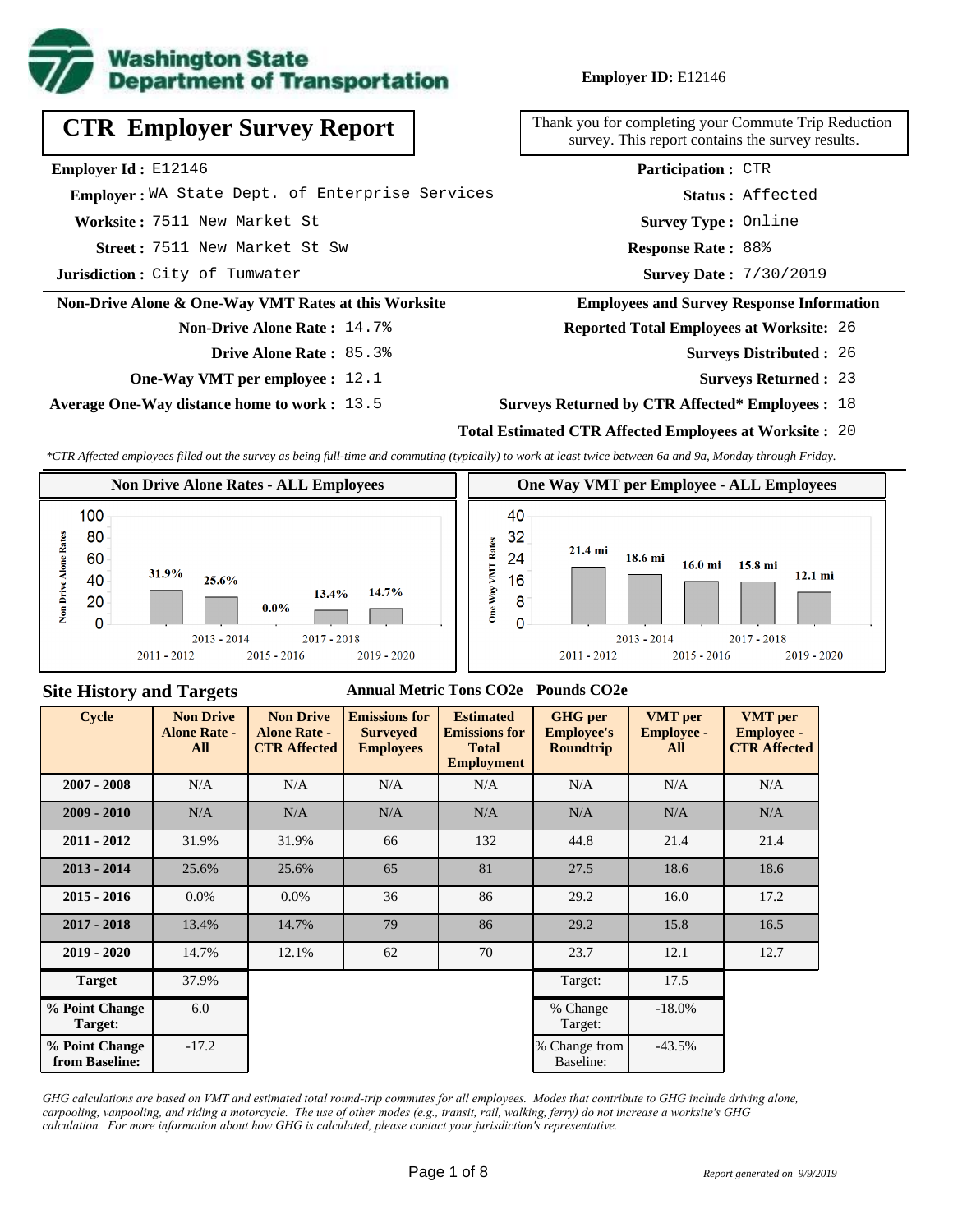# **Washington State<br>Department of Transportation**

## **Commute Trips By Mode - All Employees**

**Q.4: Last week, what type of transportation did you use each day to commute TO your usual work location? (Mode used for the longest distance.)**



*\* Motorcycle-1 is now included in Drive Alone and Motorcycle-2 is included in Carpool. Information about these trips is still available by request.*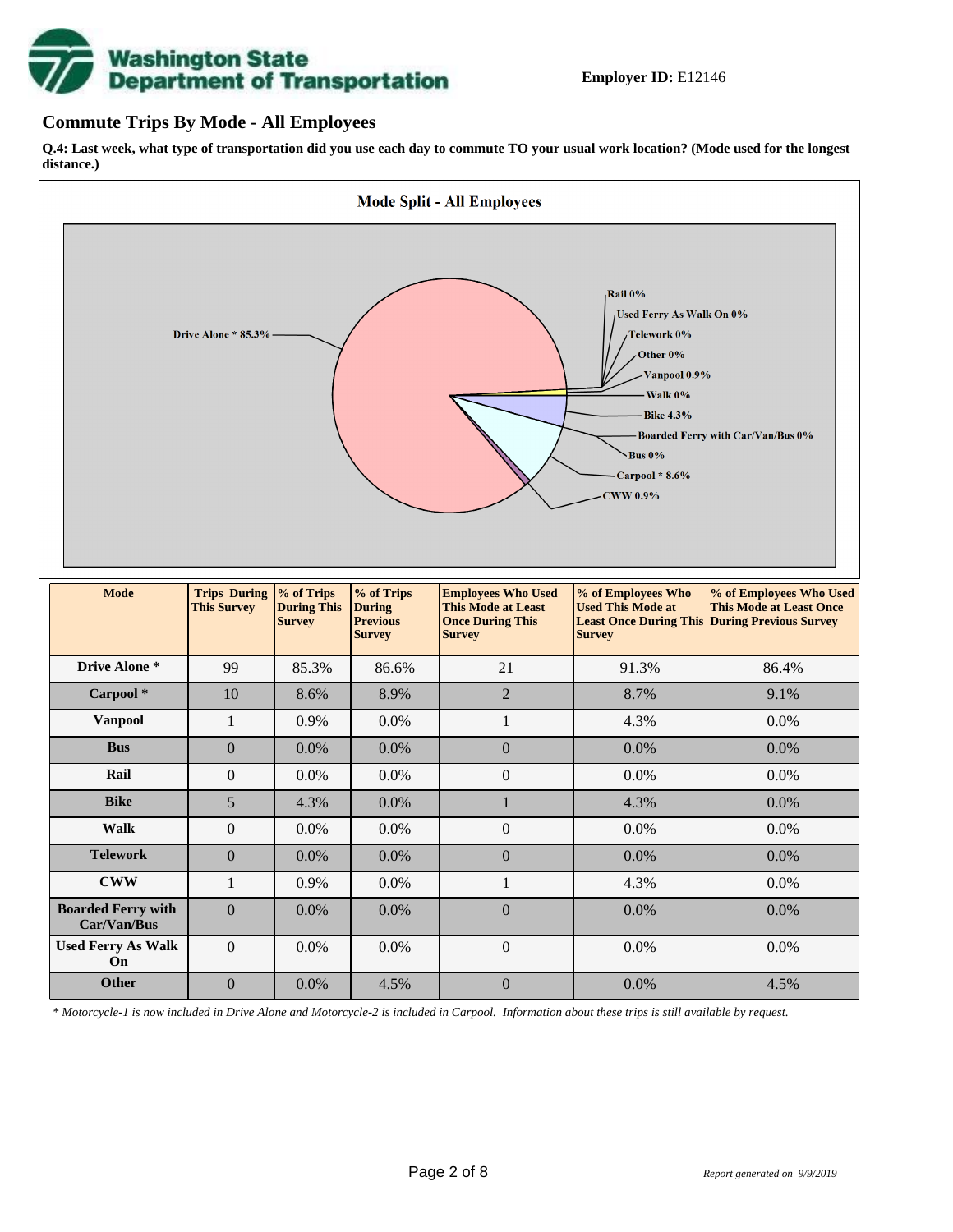

## **Commute Trips By Mode - Affected Employees**

**Q.4: Last week, what type of transportation did you use each day to commute TO your usual work location? (Mode used for the longest distance.)**



*\* Motorcycle-1 is now included in Drive Alone and Motorcycle-2 is included in Carpool. Information about these trips is still available by request.*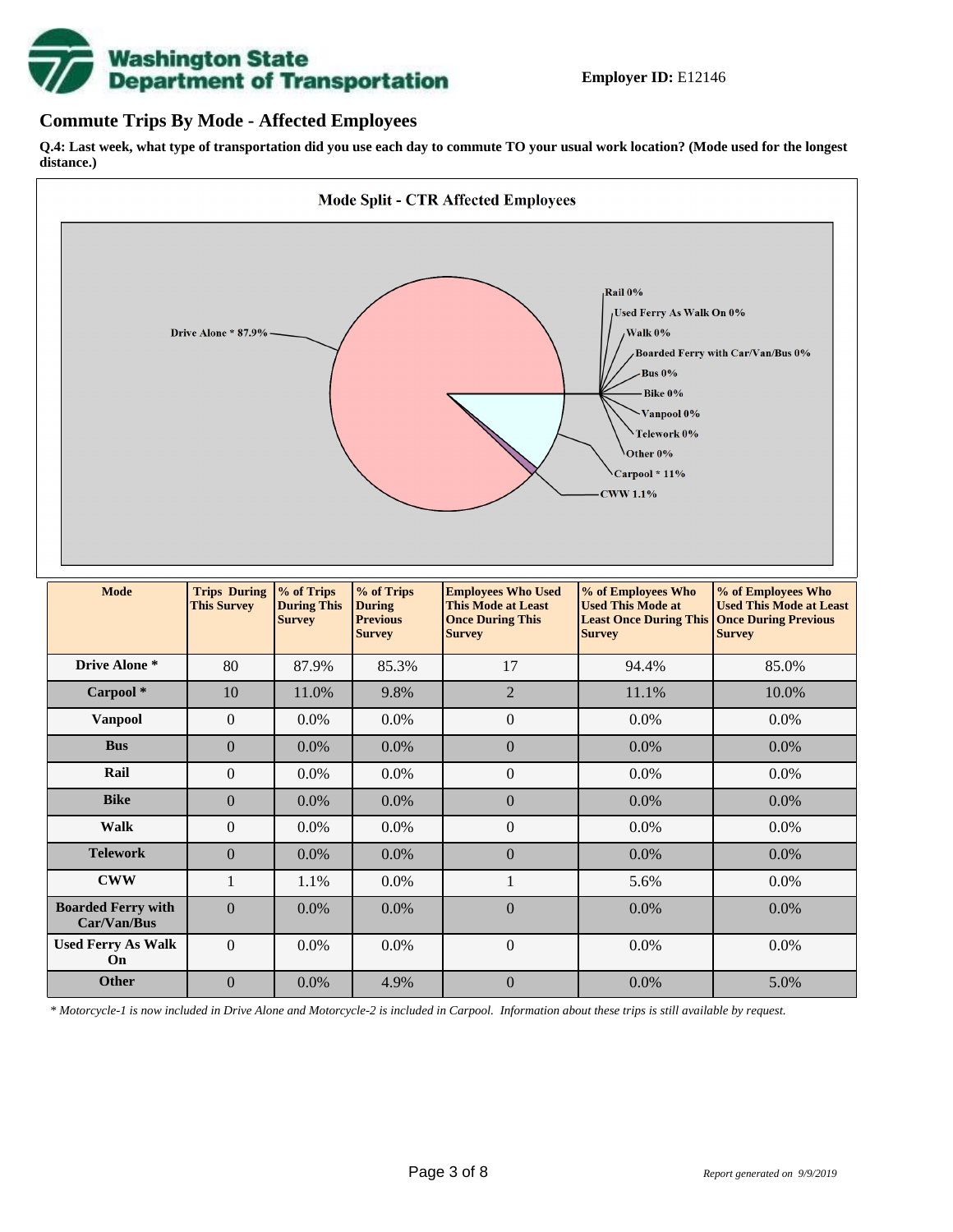

# **Alternative Modes - Number of Employees Who Used a Non-Drive Alone Mode:**

| <b>Non-Drive Alone</b><br><b>Number Of Days</b> | Exactly this $#$ of<br><b>Employees</b> | <b>Exactly this % of</b><br><b>Employees</b> | At least # of<br><b>Employees</b> | At least % of<br>employees |
|-------------------------------------------------|-----------------------------------------|----------------------------------------------|-----------------------------------|----------------------------|
| 0 Day                                           | 18                                      | 78%                                          | 23                                | 100%                       |
| 1 Days                                          | $\overline{2}$                          | 9%                                           | 5                                 | 22%                        |
| 2 Days                                          | $\overline{0}$                          | 0%                                           | 3                                 | 13%                        |
| 3 Days                                          | $\theta$                                | 0%                                           | 3                                 | 13%                        |
| 4 Days                                          | $\theta$                                | 0%                                           | 3                                 | 13%                        |
| 5 Days                                          | 3                                       | 13%                                          | 3                                 | 13%                        |
| <b>6 or More Days</b>                           | 0                                       | 0%                                           | $\theta$                          | 0%                         |

## **Count by Occupancy of Carpools and Vanpools**

**Q.5 If you used a carpool or vanpool as part of your commute, how many people (age 16 or older) are usually in the vehicle?**

| <b>Ridesharing Occupancy</b> | <b>Mode</b> | <b>Response Count</b> |
|------------------------------|-------------|-----------------------|
| $2*$                         | Carpool     | 10                    |
| 3                            | Carpool     | $\boldsymbol{0}$      |
| 4                            | Carpool     | $\boldsymbol{0}$      |
| 5                            | Carpool     | $\boldsymbol{0}$      |
| >5                           | Carpool     | $\overline{0}$        |
| $<$ 5                        | Vanpool     | $\mathbf{1}$          |
| 5                            | Vanpool     | $\boldsymbol{0}$      |
| 6                            | Vanpool     | $\boldsymbol{0}$      |
| 7                            | Vanpool     | $\boldsymbol{0}$      |
| 8                            | Vanpool     | $\boldsymbol{0}$      |
| 9                            | Vanpool     | $\boldsymbol{0}$      |
| 10                           | Vanpool     | $\overline{0}$        |
| 11                           | Vanpool     | $\overline{0}$        |
| 12                           | Vanpool     | $\boldsymbol{0}$      |
| 13                           | Vanpool     | $\boldsymbol{0}$      |
| 14                           | Vanpool     | $\overline{0}$        |
| >14                          | Vanpool     | $\boldsymbol{0}$      |

\* Motorcycle-2 counted with Carpool-2 for this table.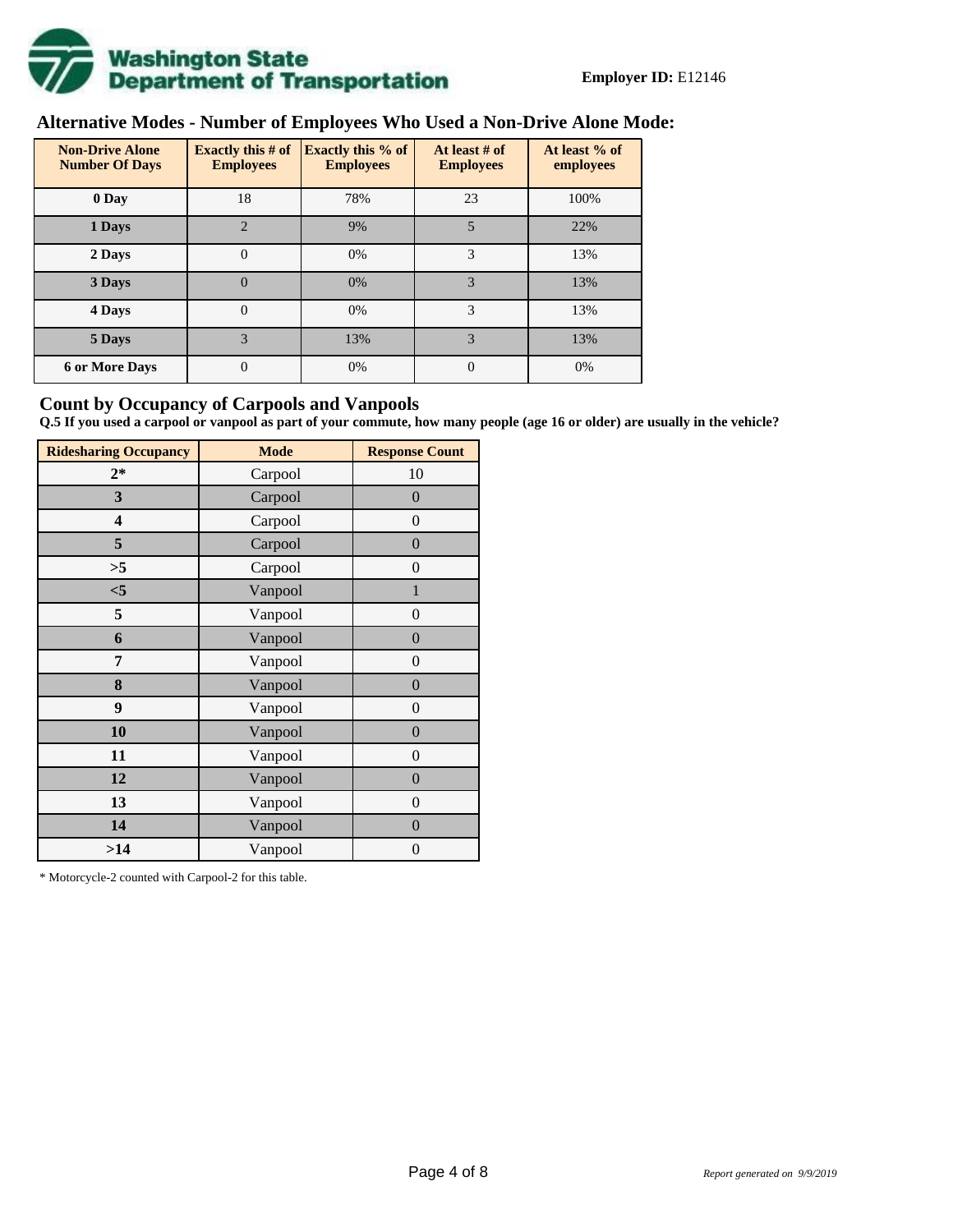

# **Reported Work Schedule - All Employees**

**Q.8 Which of the following best describes your work schedule?**

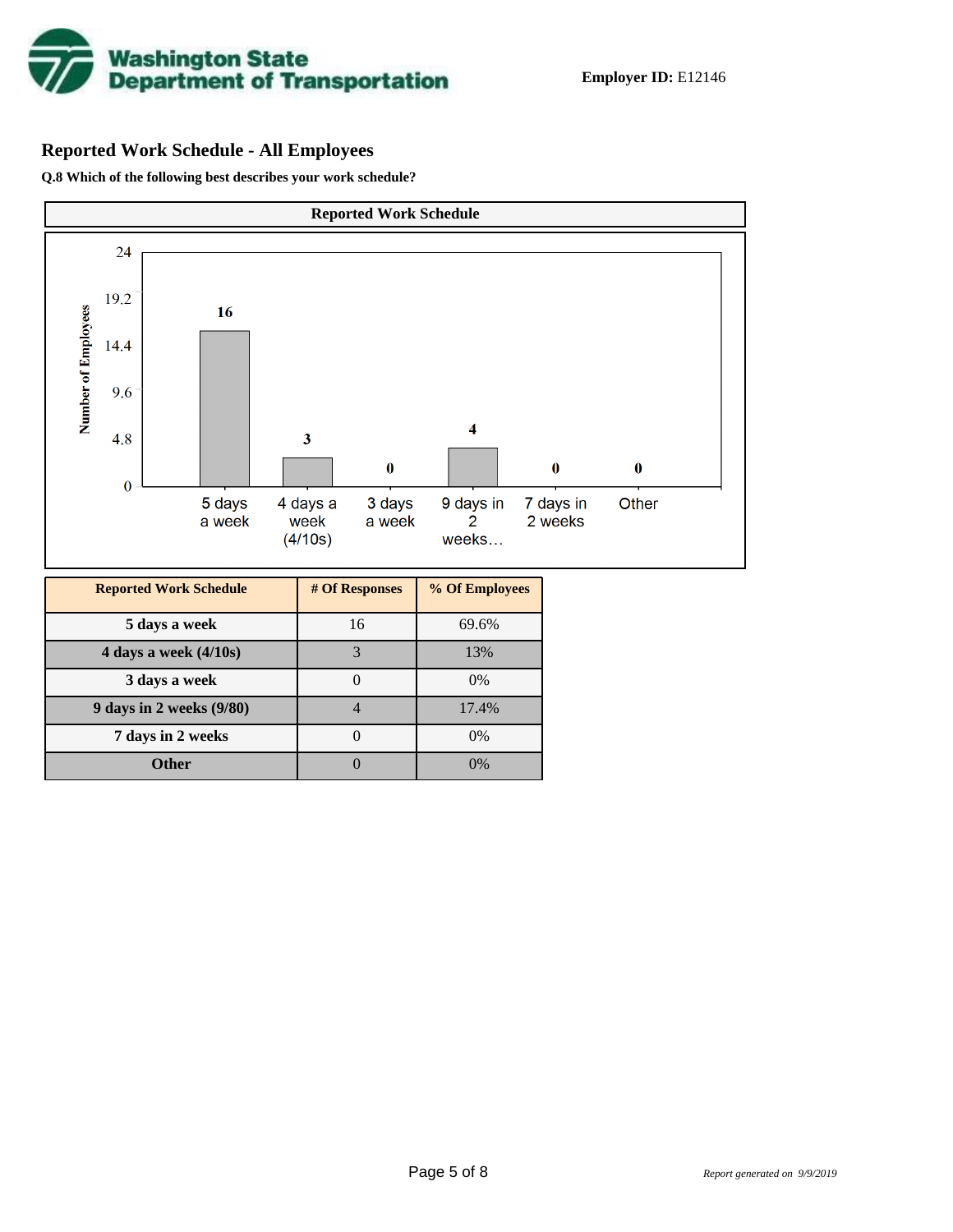

# **Parking and Telework**

**Q.9: On the most recent day that you drove alone to work, did you pay to park? (Mark "yes" if you paid that day, if you prepaid, if you are billed later, or if the cost of parking is deducted from your paycheck.)**



**Q.10: How many days do you typically telework?**

| <b>Telework Frequency</b>           | # of Responses | % of Responses |
|-------------------------------------|----------------|----------------|
| No Answer/Blank                     |                | $0.0\%$        |
| I don't telework                    | 19             | 82.6%          |
| Occasionally, on an as-needed basis |                | 17.4%          |
| 1-2 days/month                      |                | $0.0\%$        |
| 1 day/week                          |                | 0.0%           |
| 2 days/week                         |                | $0.0\%$        |
| 3 days/week                         |                | $0.0\%$        |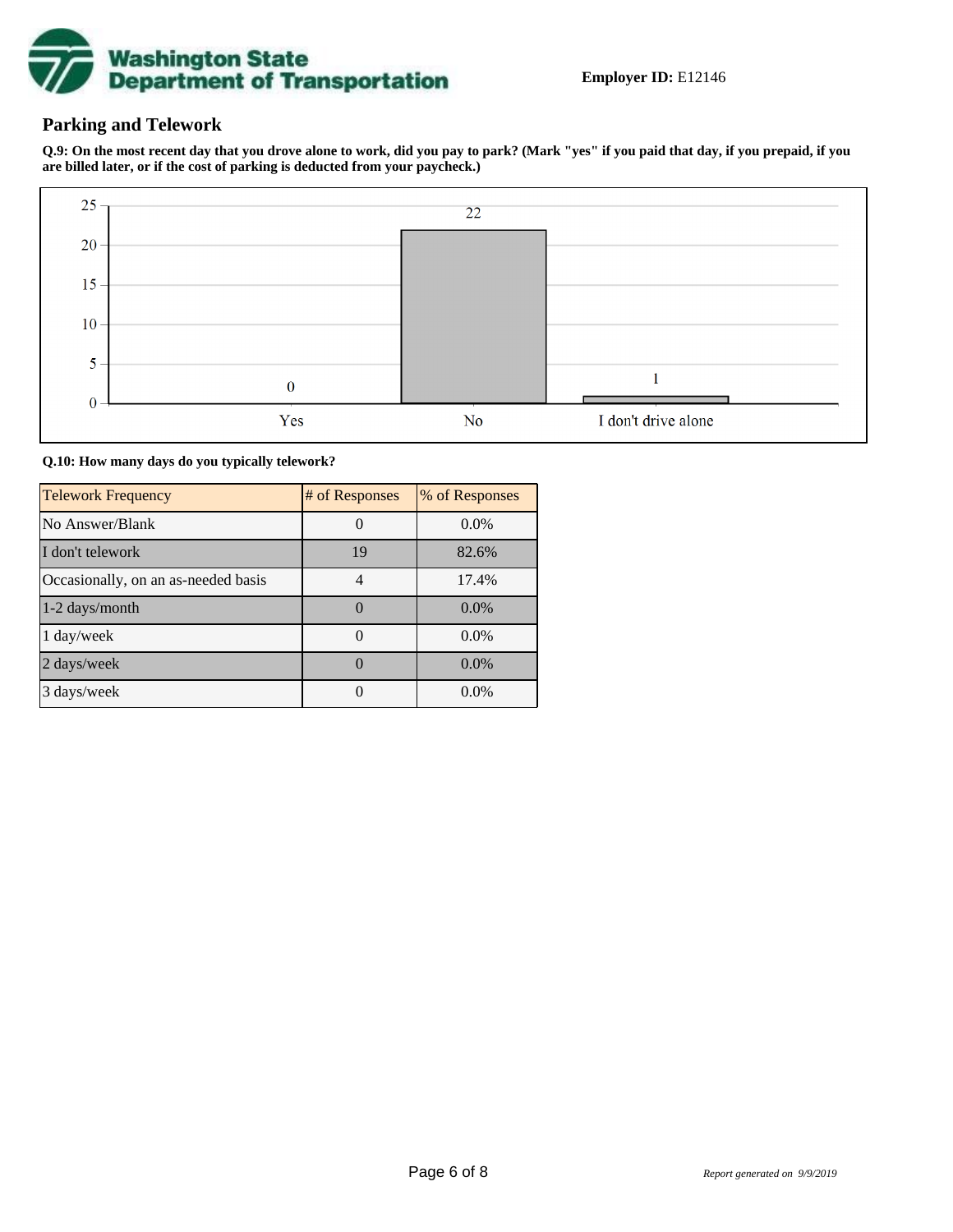

# **Reasons for driving alone to work/not driving alone to work**

**Q11. When you do not drive alone to work, what are the three most important reasons?**

| <b>Question Text</b>                                           | # of Responses | % of Responses |
|----------------------------------------------------------------|----------------|----------------|
| To save money                                                  | 7              | 21.9%          |
| Other                                                          | $\overline{7}$ | 21.9%          |
| Financial incentives for carpooling, bicycling or walking.     | 3              | 9.4%           |
| Personal health or well-being                                  | 3              | 9.4%           |
| Cost of parking or lack of parking                             | 3              | 9.4%           |
| Free or subsidized bus, train, vanpool pass or fare benefit    | $\mathcal{D}$  | 6.3%           |
| Environmental and community benefits                           | $\overline{2}$ | 6.3%           |
| I have the option of teleworking                               |                | 3.1%           |
| Driving myself is not an option                                | $\mathbf{1}$   | 3.1%           |
| Emergency ride home is provided                                |                | 3.1%           |
| I receive a financial incentive for giving up my parking space |                | 3.1%           |
| Preferred/reserved carpool/vanpool parking is provided         | $\mathbf{1}$   | 3.1%           |
| To save time using the HOV lane                                | $\Omega$       | $0.0\%$        |

#### **Q12. When you drive alone to work, what are the three most important reasons?**

| <b>Question Text</b>                                      | # of Responses | % of Responses |
|-----------------------------------------------------------|----------------|----------------|
| I like the convenience of having my car                   | 14             | 31.1%          |
| Family care or similar obligations                        | 8              | 17.8%          |
| My commute distance is too short                          | 7              | 15.6%          |
| Other                                                     | 6              | 13.3%          |
| Riding the bus or train is inconvenient or takes too long | 5              | 11.1%          |
| My job requires me to use my car for work                 | $\mathfrak{D}$ | 4.4%           |
| I need more information on alternative modes              |                | 2.2%           |
| Bicycling or walking isn't safe                           |                | 2.2%           |
| There isn't any secure or covered bicycle parking         |                | 2.2%           |